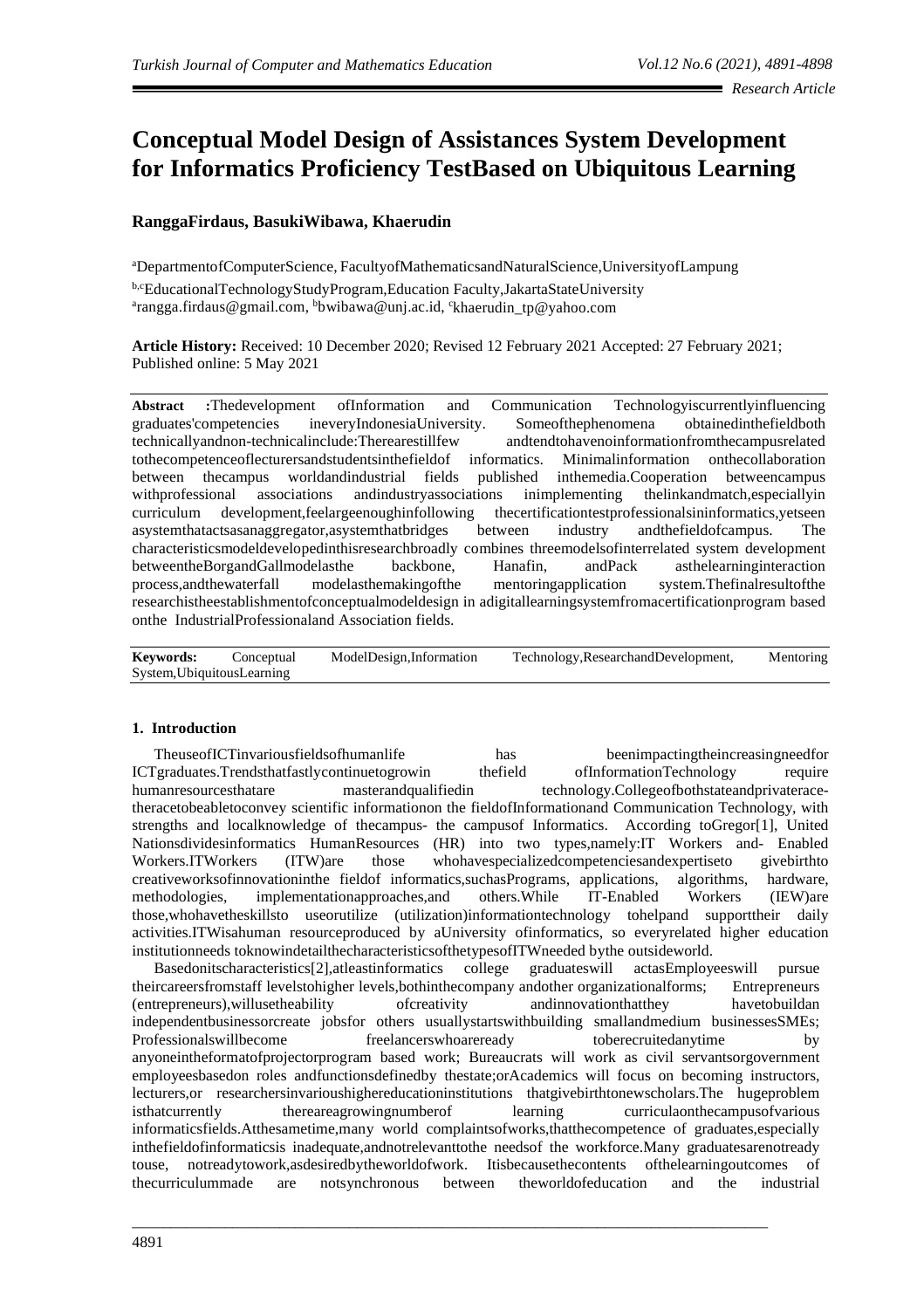world.Besides,withtheapproaching ASEAN EconomicCommunity (MEA)only afewyears away.Covering 3%ofthetotallandareaofthe Earth, this 4.46 million km 2 island with a populationof around600millionpeople,withan estimated combined gross domestic product (GDP)of\$2.1trillion;Thereisagapintheability ofgraduatesintertiary institutionsinIndonesiato thoseneeded by theindustrialworldortheworld of work as inFigure1.2below:



Figure1.2 Gaps Abilityof Graduates

Some of the thingsobtained inthe fieldboth technicallyandnon-technicallyinclude:(1)There are stillfewandtendtohavenoinformationfrom thecampusstating thatgraduatesfromeach informaticsfieldstudy programhavevalueorare competentintheirrespective fields,bothfromthe sideoflecturersandstudents.(2) Minimal information on cooperation between theworld of campusandthe publishedindustrialfieldsinthe media,iftherearestillwithin thescopeof accreditation formsand internalcampusonly. (3) There isstillnotmuchcollaborationbetween professionalassociationsandindustryassociations inimplementinglinkandmatch,especially in curriculumdevelopment.(4)The costisquite high inparticipatingintheprofessionalcertificationtest inthefieldof informaticsforparticipantsboth studentsandlecturersranging fromtwomillion rupiahstotensofmillionsofrupiahsforeachtest intheinformaticsfieldcertificationprofession.(5) There hasnotbeen seenasasystemthatactsasan aggregator,namely asystemthatbridgesbetween industrialfieldsandcampusfields,especially in thefield ofCertificationTestinthe fieldof Informatics.(6)Thereisstill minimal test informationontechnicalknowledge providedby industry associationsorprofessionalassociations inthe fieldofinformaticsgiven tostudentsand lecturersoneachcampus.(7) The absenceofdata thatbringstogether allcertificationtest participantsorindustry knowledgetests (Proficiency)boththosewhohave followedand havesuccessfully passedtheproficiency test.The useofU-Learning canoccurtomotivatestudents tobemorecreativeandmoreinspiring sothatthe materialand content learned can increase their Skill ability (Expertise),Knowledge(Knowledge),and Attitude (Attitude) Also,U-Learning isone of the learningmethodsthatarecurrently developing. Thesedevicescanuseinthelearningenvironment forproviding activeandadaptivesupportto students in real-world learningandtraining[3].

Three maincomponentstoconsiderinthe developmentoflearning models,namely:a) learning conditions;b)learning methods,andc) learningoutcomes [4],[5]. Learningconditionsinclude learningcharacteristicsintheform of goalsandbarriers tolearningandstudent characteristics.Learningmethodsincludehow to organizelearning materials,strategiesfor deliveringandmanagingactivities.Whilelearning outcomesinclude effectiveness,efficiency,and attractivenessoflearning forstudents[6],[7].There areseveralmodels, including 1)conceptual models,2) proceduralmodels,and3) physical models. Theconceptual model isthe conceptualizationoftheory orinotherwords,the realizationof atheory.The proceduralmodelhas prescriptive propertiesabouthow thingsare. Proceduralmodelsaremanifestationsofthestages ofmodelformation.Whilethephysicalmodelofa model isinphysicalform(product) [8],[9], in designingalearning system,themodelusually describesthestepsorprocedures thatmustbecarried out tocreateeffective,efficient,and excitinglearningactivities.

TheMentoringSystemismorelikely toachieve successwhereinstitutionalculture hasmoved towardsappreciationof educationalrightsandis inclusiveofstudents,andfarfrompastwithdrawal modelsforassistanceinrepairs.Learning support which isan integralpart of the programbut specificinhandlingidentified needs, will bemore likely tobetakenandvaluedby students[10].The Mentoring Systemcanincludeany activity, outsidethespecified'content' ofthecollege program,whichwillcontribute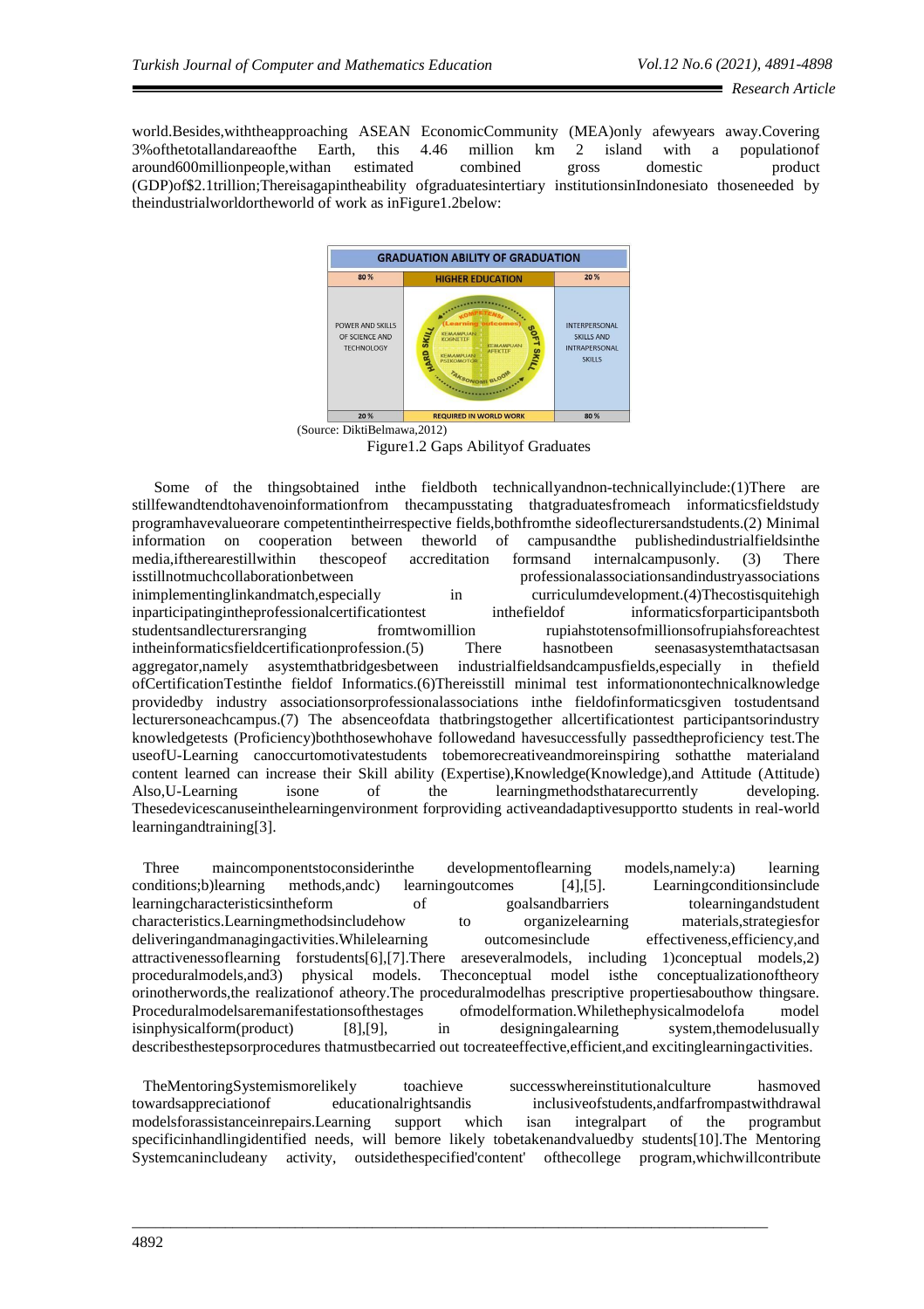totheattendance, retention,learning,andachievementof individual students.Insomecases,thiswillbeanintegralpart of theprogram;in another other addition.

| <b>Student Needs</b>                                                                                            | <b>Role of Provider</b>                                                                                                                 | <b>Standars for Universitas</b>                                                                                                                     | <b>Intructions</b>                                                                                                                  |
|-----------------------------------------------------------------------------------------------------------------|-----------------------------------------------------------------------------------------------------------------------------------------|-----------------------------------------------------------------------------------------------------------------------------------------------------|-------------------------------------------------------------------------------------------------------------------------------------|
| Help identify the<br>strengths and<br>weaknesses of<br>the learners<br>themselves and<br>develop action<br>plan | Ensure learning support<br>needs of student s from<br>under represented<br>groups                                                       | The need for learning<br>support of students from<br>underrepresented<br>groupswasassessed<br>systematically in all programs                        | Summary of support<br>needsof students<br>fromnderrepresented<br>groups                                                             |
| Oportunities to<br>improve<br>weaknessthrough<br>additional tuition<br>or practice fees                         | Effectively support<br>students withlearning<br>difficulties and / or<br>disabilitiesin<br>mainstream andseparate<br>specialistprograms | There are strategies to meet<br>the learning support needs of<br>these students                                                                     | Policies and<br>strategies<br>forlearning support<br>acrosscolleges and<br>evaluation<br>oflearning support<br>andtutorial programs |
| Acess to personal<br>support                                                                                    | Create a tutorialsystem<br>that meets the needs of<br>allstudents Give access<br>toprofessionalcounseling                               | The effectiveness of<br>learningsupport for<br>studentsfromunderrepresented<br>groups is<br>evaluated including the use<br>of the views of students | Plans for individual<br>support for students<br>Individual student<br>actionplans, tutorial<br>policies<br>andframeworks            |
| Individual<br>meetings<br>with<br>tutors to review<br>progress                                                  | Monitor theeffectiveness<br>oflearning support                                                                                          | All students are satisfied<br>with the quality of support<br>they receive                                                                           | Recording summary<br>ofcounseling<br>services                                                                                       |

|  | Table 2.1. Recommendations forpractical supportforlearning |  |  |  |
|--|------------------------------------------------------------|--|--|--|
|  |                                                            |  |  |  |
|  |                                                            |  |  |  |
|  |                                                            |  |  |  |

Source: green, M and L. Melbourne(1998)

The Mentoring Systemis trainedand instructed to circulate theclassduring think-pair-shareactivitiesor groups to engage in discussionswith groupsof students. They are assignedto bring upstudent reasoningduringtheconversationbecausethispractice hasproven tobe themosteffective ingenerating studentreasoning[11].

UbiquitousLearningwillhelpintheorganizationand mediationofsocialinteractionswhereverand wheneverthissituationmightoccur[12].Theincrease inwirelesst elecommunicationscapabilitieshas acceleratedthisrecentevolution, opennetworks, increasedcontinuouscomputingpower, improved battery technology,andtheemergenceofflexible software architectures. Withthese technologies, individuallearningenvironmentscanembedinreallife everyday.UbiquitousLearningfocusesonthelearning missionitself.Inthecontextof learning everywhere, Learning isanaturalandspontaneousactivity. Conversely, in aubiquitous learning environment, technology isperipheral,evenbeyondtheattention of students. Theservice functions ofthe technology are improved, but the visibilitystill week.

#### **UBIQUITOUS LEARNING**

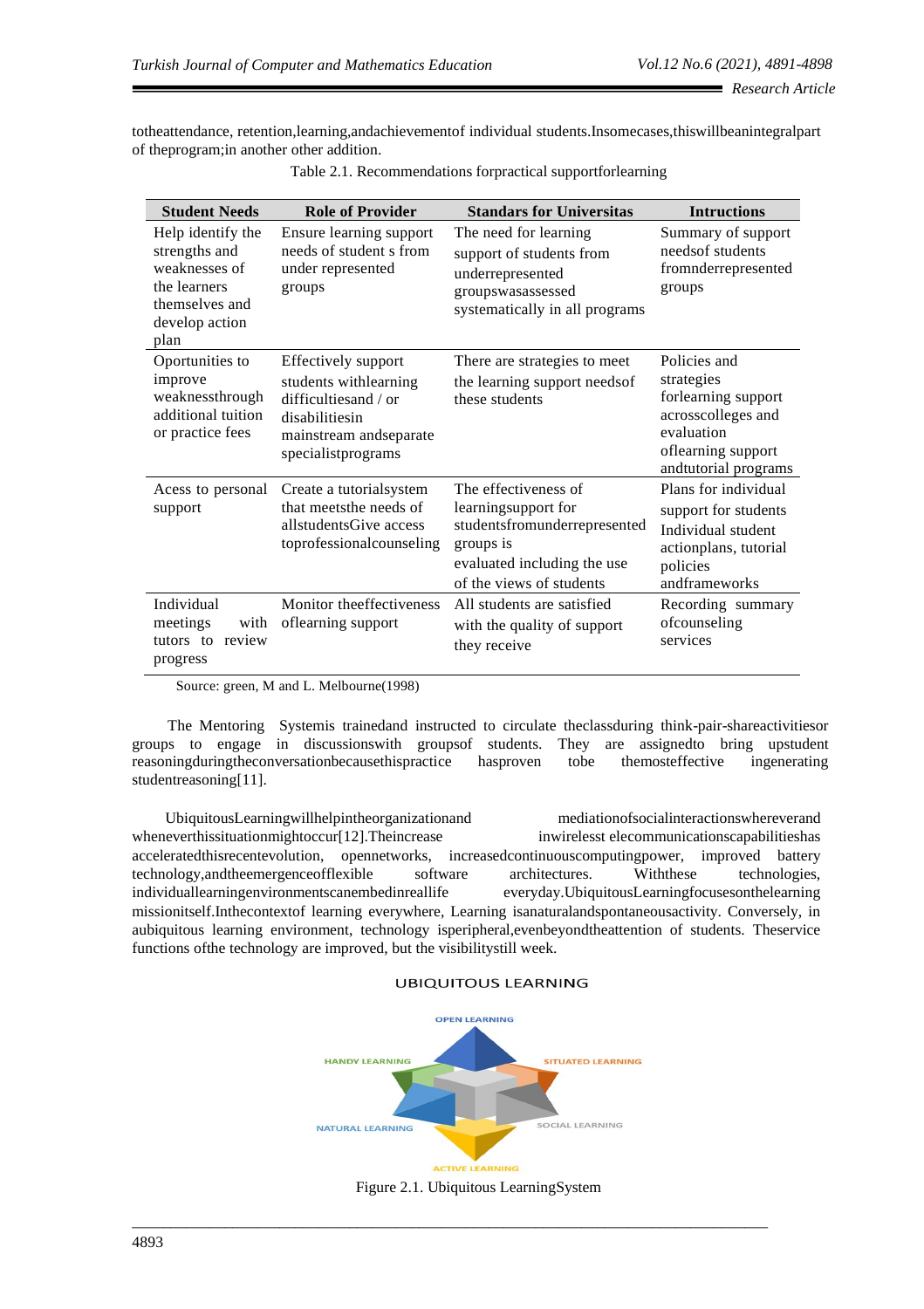U-learning-basedmediathatis usedinthisstudyisaweb-supportactivity suchasaseminarorpublic lectureon distanceeducation.The activitycanalsobecarriedout by ahighereducation/service/localagency whichis attendedbystudentsorcommunitieswhoaretargetsof enlightenment.Asshown by Bloomberg [13],who concluded thatlearning communitiesarecatalystsor motivatorsforlearning,andsupportgroupstomaintain andmaintainthelearningprocess. Throughthevideo conferencemediainBloomberg'sresearch,interactions thatoccurinthecontextofsocialculturecan improve thelearningprocessbetween students. U-learninguses mobiledevices that offera unique andpersonal platform todevelopalearner-centerededucational experience throughpersonalized information and services.Learners in theu-learningenvironmentcan learnfromthematerialprovidedbyu-learningsystems basedon their learning preferences[14]. Besides,the characteristic ofcombining authenticsituations enhances the development of location-based services where students can access relevantand contextual informationbasedon theirdifferenttasksandneeds. The connectionbetweencontextualization and personalizationof learning is basedon theconceptof learner-centered learning,emphasizing personalneeds andgoals,differences in knowledgeand interests,and environmental factors[15].

Themaincharacteristicsofu-learninginclude mobility,interoperability,fluency, location awareness, socialawareness,adaptability,andattractiveness,[16] andthisnewlearningparadigmistoofferavarietyof learningactivitiesforstudents. Togaina deeper understandingofthenatureoflearning-includingthe characteristicsoftheu-learningenvironmentandits effectonstudentperformance,thisstudyfirstreviews theperspectivesidentifiedtohaveaclearpictureofu- learningregardinglearningeffectivenesswitha particularfocusonelementsfollowingelements: personalizedlearningenvironment, strategy-driven learningdesign, studentmemory, learning achievement, and learningmotivation. U-learninguses mobiledevicesthatoffera uniqueandpersonal platformtodevelop a learner-centereducational experiencethroughpersonalizedinformationand services[17].Learnersintheu-learningenvironment canlearnfromthematerialprovidedbyu-learning systemsbasedontheirlearningpreferences [18]. Besides, thecharacteristicofcombiningauthentic situationsenhancesthedevelopmentoflocation-based serviceswherestudentscanaccessrelevantand contextualinformationbasedontheirdifferenttasks andneeds.Theconnectionbetweencontextualization andpersonalizationlearning,basedontheconceptof learnercenteredlearning,emphasizingpersonalneeds andgoals,differencesinknowledgeandinterests,and environmental factors[19].

# **3. Research Method**

### **3.1 Research ApproachesandMethods**

ThisresearchusesaResearchandDevelopment(R&D)approachforconductingresearch.Researchand developmentmethodsareresearchmethodsusedto producespecificproductsandtesttheeffectivenessof theseproducts[20].Researchanddevelopmentisa processorstepstodevelopnewproductsorimprove existing products.Inthefieldofeducation, products produced throughR&D,areexpected toincrease the productivity ofeducation, suchasgraduateswhoare numerous,qualified, and relevant to theirneeds. Educationalproductssuch asspecificcurricula for particulareducationalneedswerealso teaching methods,learning media, textbooks,modules, evaluation systems,competency testmodels,and others.Productisfield testsandreviseduntila perspective levelof effectiveness is achieved. Borg andGalidefine developmentresearch are:is a processused todevelop andvalidateeducational products.Thestepsofthisprocessare usuallyreferredto astheR&Dcycle,whichconsistsofstudying research findings pertinenttothe product tobedeveloped, developing theproductsbasedonthesefindings,field testingitin the settingwhere itwillbe used eventually [21].

### **3.2 Characteristics ofModels Developed**

The targetoftheresearch thatwas usedas the object of researchin thedevelopmentofthismodelwasallICT studentswhotook thetestofUbiquitousLearning-basedInformationField Certification. Thisstudy discusseshowtobuildamentoringsystemtocarryout theprocess ofcertificationtesting in the field of informatics forlecturersandstudentsusing internet mediaasan instructionalmediabasedonubiquitous learning.System developmentin thisstudydescribed as follows: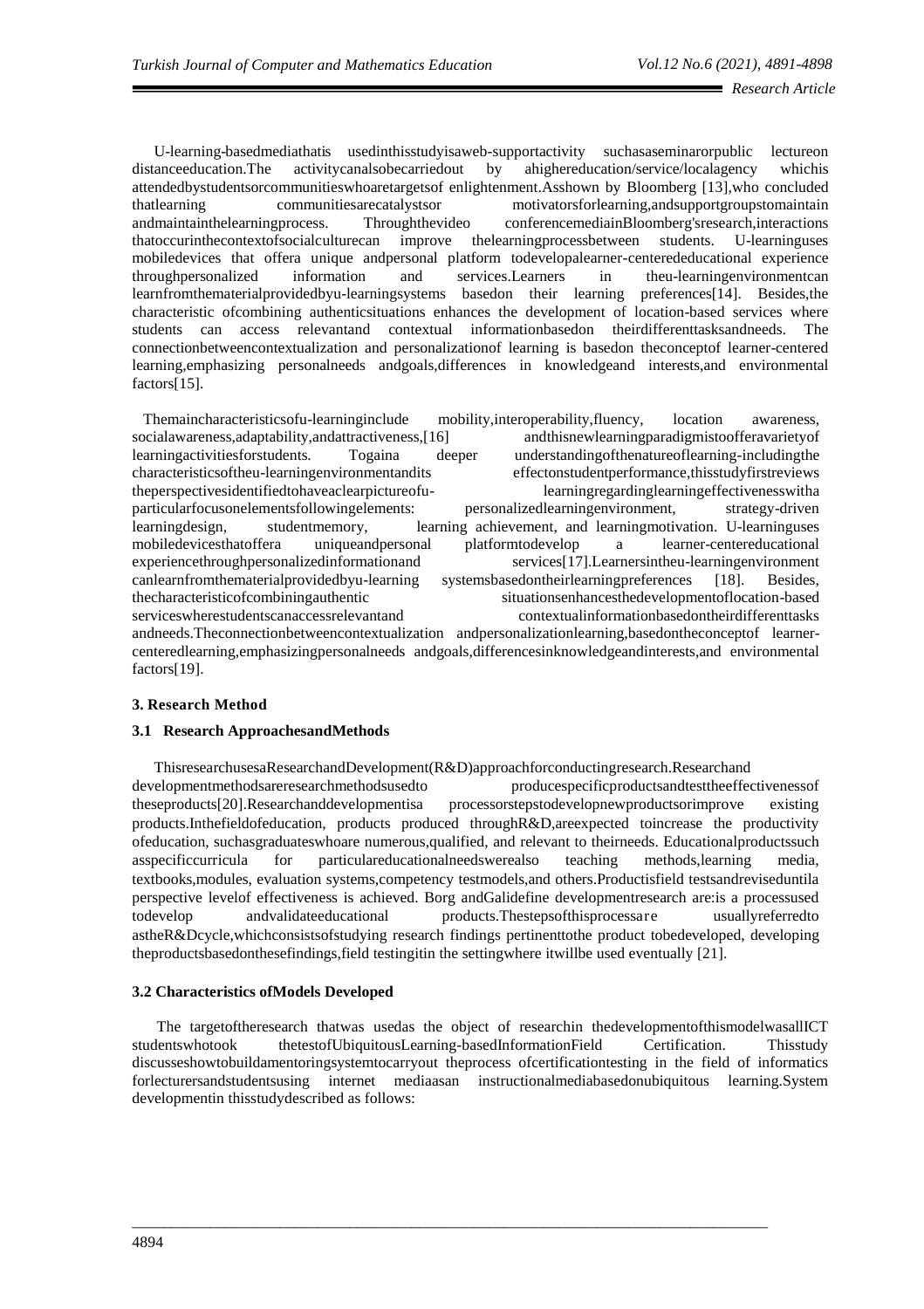*Research Article*



Figure 3.1 ContextDiagramofAssistanceSystemDevelopment

## **3.3 Software DevelopmentMethod**

Webapplicationdevelopmenthasno structured standardsandmethodologies. Theapproachusedin generalisimplementation, testing,andrelease.The resultsof thesystem developmentareoften lowon reusability andvery difficulttomaintain.Wireless applicationdevelopmentrequirescoordination,namely the provision of processes, aspects of developing, testing,evaluating,distributing, andmaintaining wirelessapplicationsintegratedintothedesign process through the developmentlife cycle. Thedevelopment modelthatdevelopedusestheWaterfallprocessmodel. The waterfallmethod orwhat isoftencalled the waterfallmethod is often called the classic lifecycle, which illustratesa systematicandsequentialapproach tosoftwaredevelopment.Dstarting with the specifications ofuserneedsthencontinuesthrough the stagesofplanning (planning,modeling (modeling), construction(construction), aswellasthedelivery of thesystem to thecustomer(deployment),whichends with supportforthecomplete softwareproduced[22].

## **3.4 ModelDevelopmentStages**

Indeveloping thesystem these these fortheconceptofthedesign these states of the states of the states of the states of the states of the states of the states of the states of the states of the states of the states of the st modelthecombiningthreemodelsatonceprocedurallyuse.CommittheBorgandGallmodelasaplatformbyincluding HanafinandPeckmodelsasdesignmodels inBorg andGall,aswellasentering thewaterfall modelatthestageofmaking &developing the system inBorgandGall.TheexplanationexplaininFigure3.2



\_\_\_\_\_\_\_\_\_\_\_\_\_\_\_\_\_\_\_\_\_\_\_\_\_\_\_\_\_\_\_\_\_\_\_\_\_\_\_\_\_\_\_\_\_\_\_\_\_\_\_\_\_\_\_\_\_\_\_\_\_\_\_\_\_\_\_\_\_\_\_\_\_\_\_\_\_\_\_\_\_\_

Figure 3.2ModelProceduralAssistanceSystem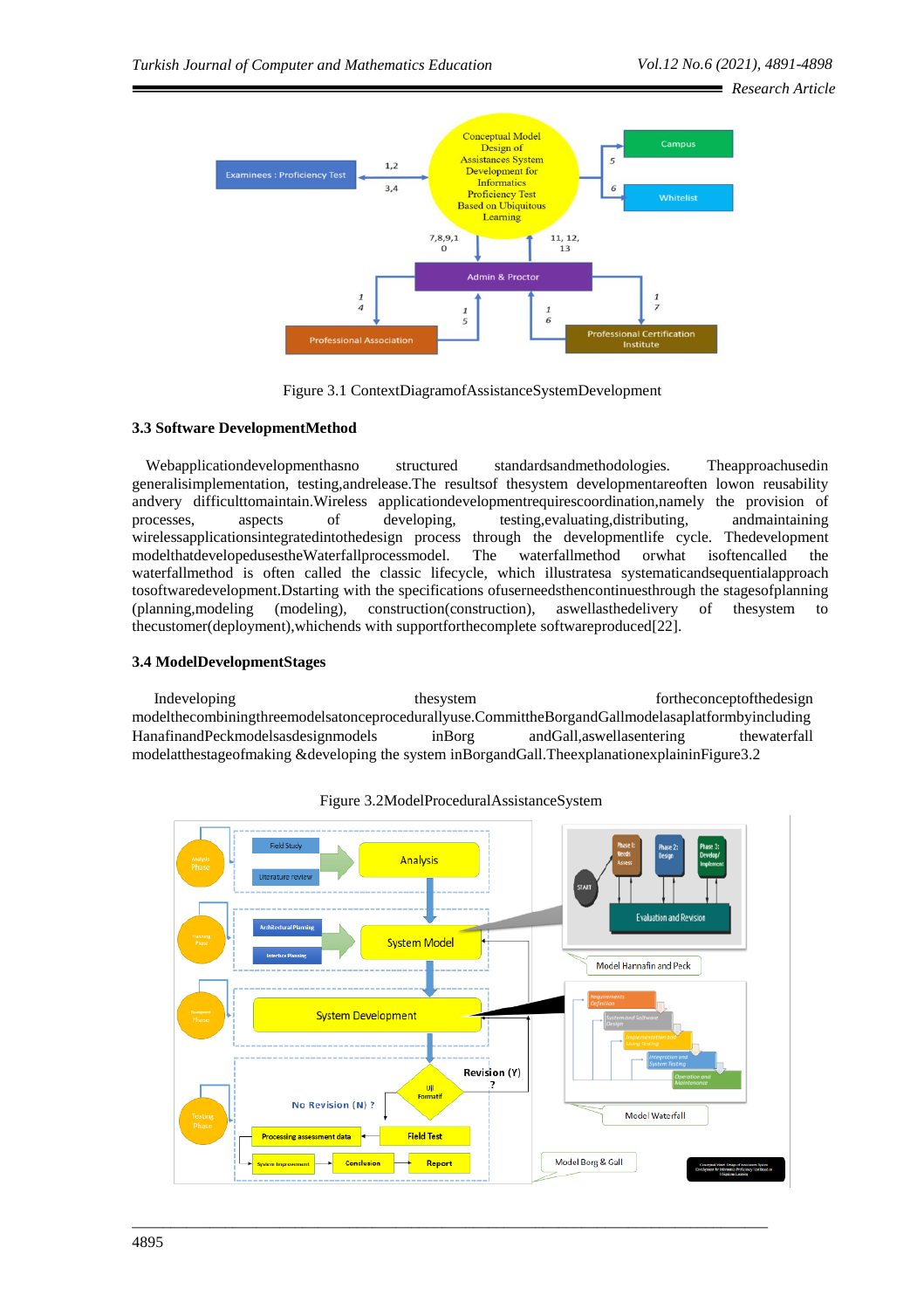# **3.5 Data Analysis**

Intheprocessofdataanalysisin theconceptdesign modelofthesystem assistanceproficiency testing for informatics to obtaindata analysistechnique using severalthings, amongothers:

- 1. Analysis offield studyinstrumentdata
- 2. Data Analysis InstrumentValidation Expert
- 3. Analysis ofparticipantdata
- Detailsasseein Figure 3.3





#### **4.Result**

Theconceptofbuilding amentoring system in information proficiencytestingasseen in figure 4.1



Figure 4.1 ConceptualModelDesign inthe DevelopmentofAssistanceSystems forProficiency TestforInformaticsCompetencyBased on Ubiquitous Learning

While the applicationoftheconceptdesignmodelof theproficiency testingassistancesystem canbemade withaweb-based applicationormobile, ascan beseen in Figure3.5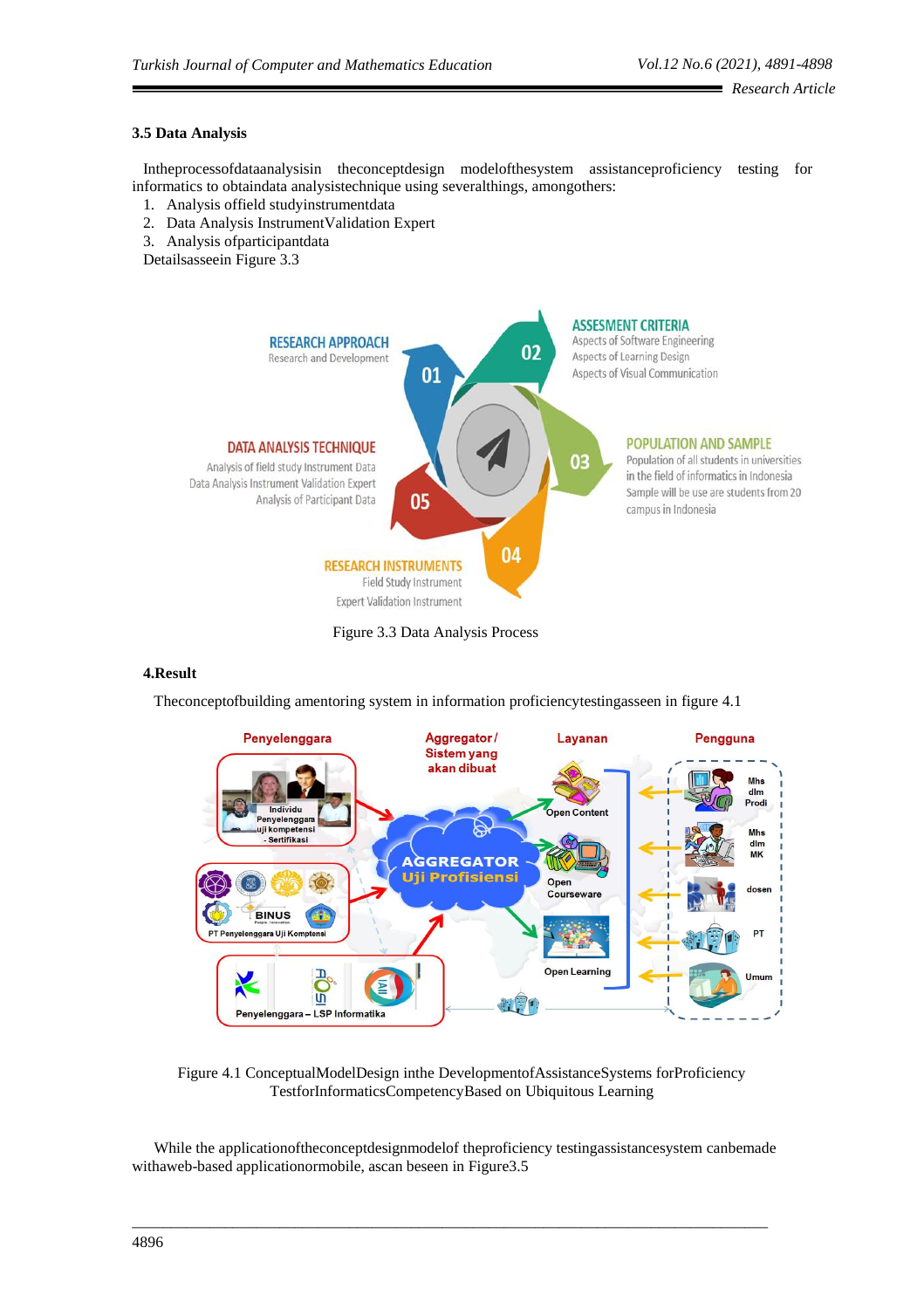

Figure 4.2 Implements ConceptualModelDesign in the DevelopmentofAssistanceSystems for Proficiency



Afterthestagesare carriedout,herearethefinalresultin applyingthedesignmodelconcept,asseeninFigure4.3.

nceptoftheProficiencyTestSystemDesign Model

# **5.Conclusion**

Variouswaystoknitavariety ofteaching materials sourcestodeliverintheform oflearning innovation, Including howgivesmaterialunderthe Indonesian National Qualifications Framework (SKKNI)Standards inthe form ofOnlineLearning managedasasystem ofindependentlearningorasa companionsystemtotakethe informatics proficiency test.Innovativelearningassistancesystem modelsusing UbiquitousLearning havea future chancetoapply in the collaboration ofacademic learningsuchaseducation andbusinessthatmeetthe needsofindustryrequirementsandstudentinformatics qualified skills. Besides, businessprocesses thatcan manageinmoredetailandbroaderwillproduceagood businessprocessin fostering anentrepreneurialspirit.